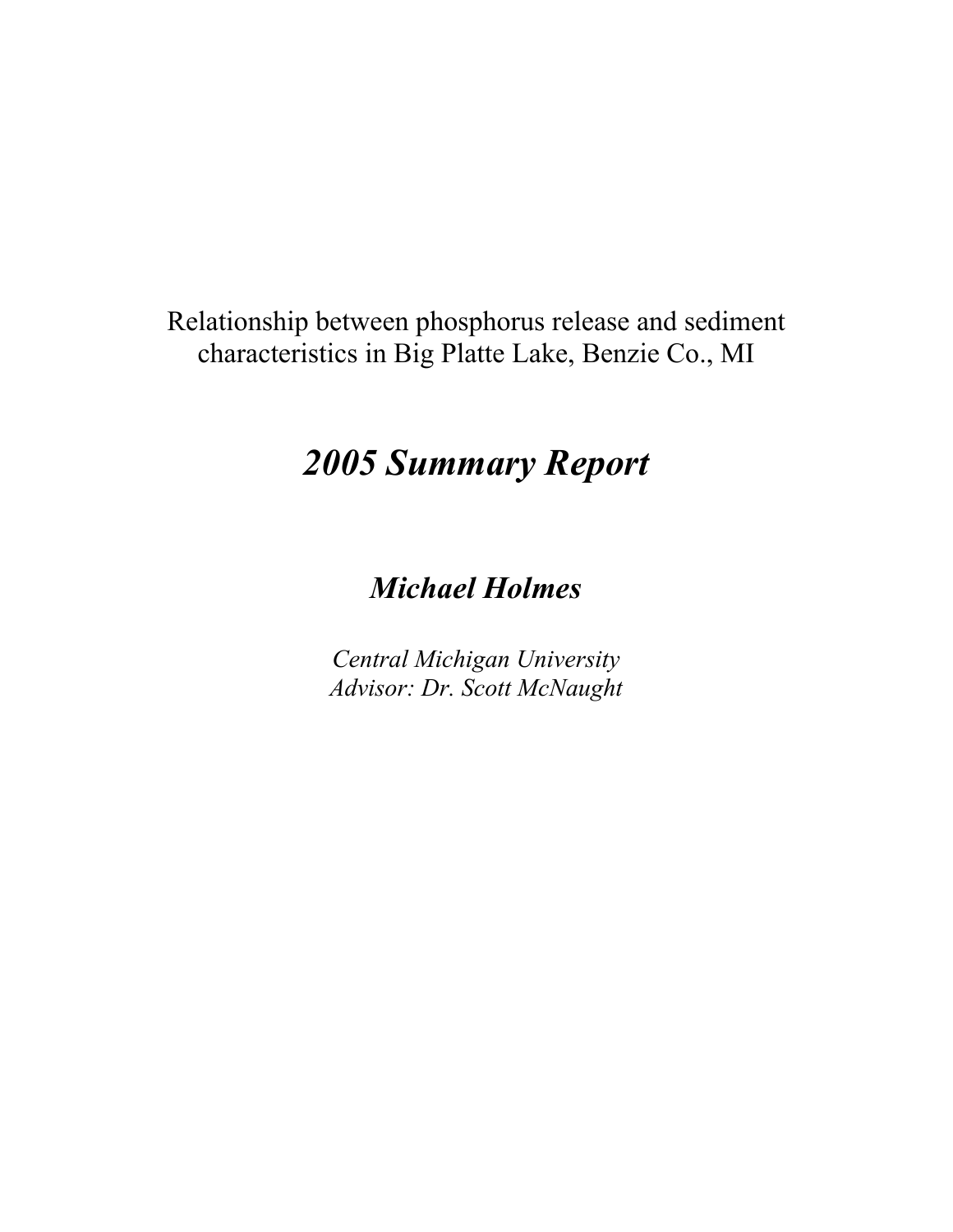#### **Objectives**

The overall objective of this study is to better characterize the sediment throughout Platte Lake and to determine the magnitude of internal phosphorus release. The main goal is to examine the effect of seasonal variation in hypolimnetic oxygen concentrations on sediment phosphorus release. In order to thoroughly describe the sediment throughout Platte Lake and to accurately compare Platte Lake to other lakes in similar studies, grain size (%sand: %silt: %clay), % water, % volatile solids, total sediment phosphorus (mg/g dry), and sediment oxygen demand (g  $O^2/m^2$ /day) were also measured. Thus, sediment oxygen demand and other sediment parameters are beneficial to better understand phosphorus release from the sediments in Platte Lake.

#### **Methods** *(Abridged)*

For 2005, sediment samples were collected from Platte Lake on two dates (2/23/05 and 5/10/05) for analysis of phosphorus release and other sediment characteristics. Four sites (T1-28, T2-22, T1-12 and T3-5) were sampled in Platte Lake during 2005, and SOD (sediment oxygen demand) and anoxic phosphorus release (p-release) were determined from separate sediment cores collected using a modified Kajak-Brinkhurst corer. For the cores collected on 2/23/05, both SOD and anoxic p-release were evaluated for each site. On 5/10/05, two additional cores were collected from both T1-28 and T3-5 to be used as replicates for better estimation of anoxic p-release, thus anoxic p-release was measured in a total of three cores from each site. Mean anoxic p-release rates were calculated for T1-28 and T3-5 to assess the spatial variation present at both sites. To accommodate the extra sediment cores, SOD rates were not determined for any of the sites sampled on 5/10/05.

Grain size, % water, % organic matter, and total sediment phosphorus (TP) were all determined from sediment grab samples. Grab samples were collected on the same dates as phosphorus release core samples using a Mini-Ponar grab sampler. Determination of sediment grain size was conducted during the summer of 2005 using the hydrometer method (Bouyoucos' method) on previously-dried sediment. Percent sand (2.0-0.05 mm), percent silt (0.05-0.002 mm), and percent clay (<0.002 mm) were

- 2 -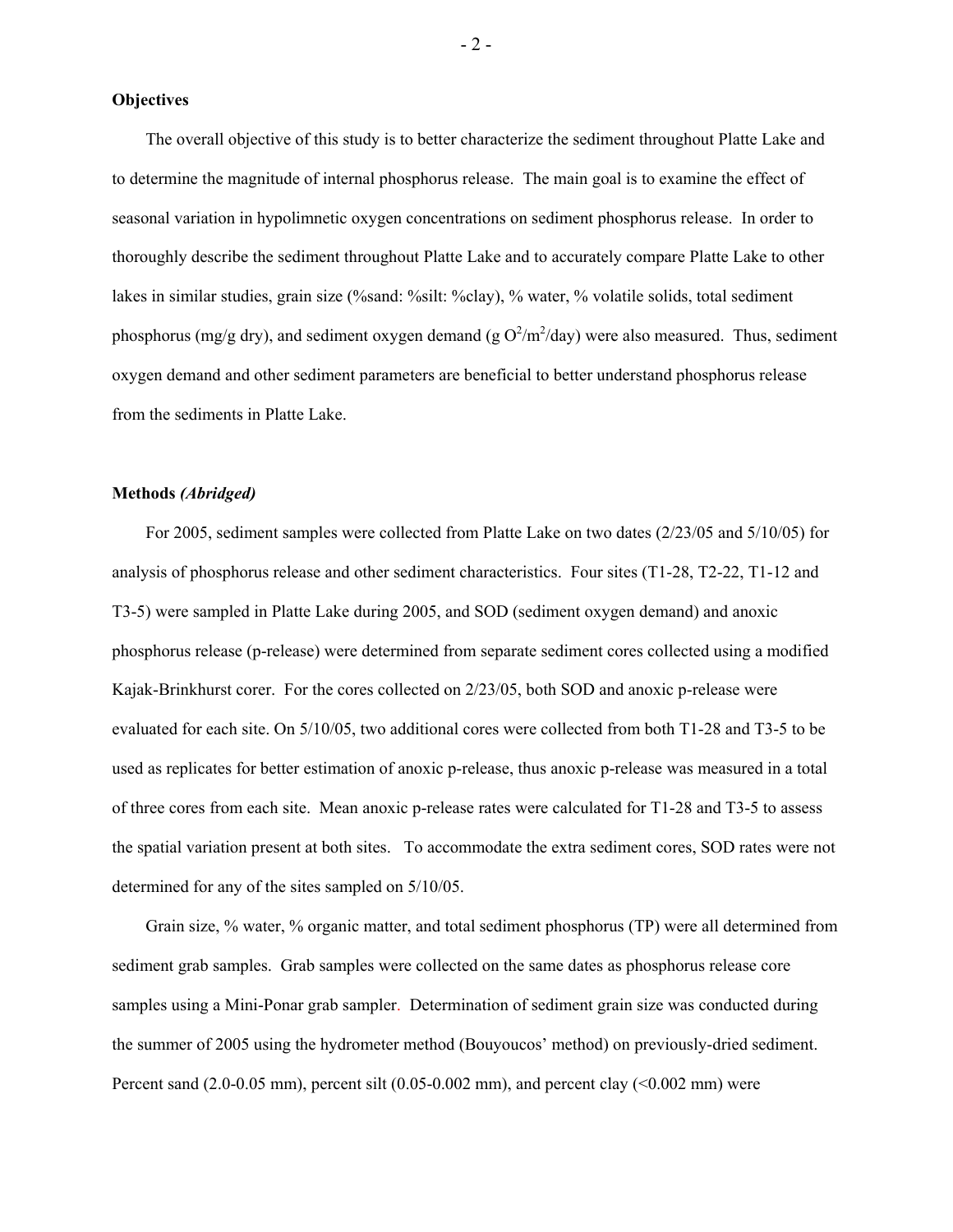established according to Stoke's Law, which is based on the known settling velocity of the different size fractions. *(See previous annual reports for more detailed explanations of the study methods for the parameters other than grain size).* 

## **2005 Results**

### *Grain Size Analysis*

During the summer of 2005, relative percentages of sand (2.0-0.05 mm), silt (0.05-0.002 mm), and clay (<0.002 mm) were determined for 13 locations in Platte Lake from grab samples collected during the initial sediment survey on 7-9-03. In general, the sediments at the shallowest locations were composed mainly of sand-sized particles, while the sediments at the deepest locations were composed mostly of finer-grained silt and clay particles (*Figure 1*). Site T3-2 yielded the highest percentage of sand (91.7 %) with a low abundance of silt and clay-sized particles  $(8.3\%)$ . Conversely, the greatest percentage of silt and clay (79.9 %) was found at the deepest site, T1-28. Sites with depths greater than 12 m all showed noticeably lower percentages of sand and higher percentages of silt and clay than sites with a depth of 5 m or less.

### *2005 General Sediment Characteristics*

During 2005, sediment characteristics in Platte Lake (% water, % volatile solids, and total sediment phosphorus) were determined for 4 locations from grab samples collected on 2 dates (*Table 1*). Overall, the highest % water, % volatile solids, and total phosphorus content occurred at the deepest locations in Platte Lake (T1-28 and T2-22). For the samples collected on 2/23/05, site T1-28 yielded the highest volatile solids (14.00 %) and total phosphorus (0.296 mg/g), whereas the greatest volatile solids  $(13.56\%)$  and total phosphorus  $(0.247 \text{ mg/g})$  for the  $5/10/05$  sample collection occurred at site T2-22. The total phosphorus at site T1-28 was considerably lower on 5/10/05 (0.195 mg/g) than on 2/23/05 (0.296 mg/g). Slightly higher water content was also observed for T1-28 compared to T2-22 on both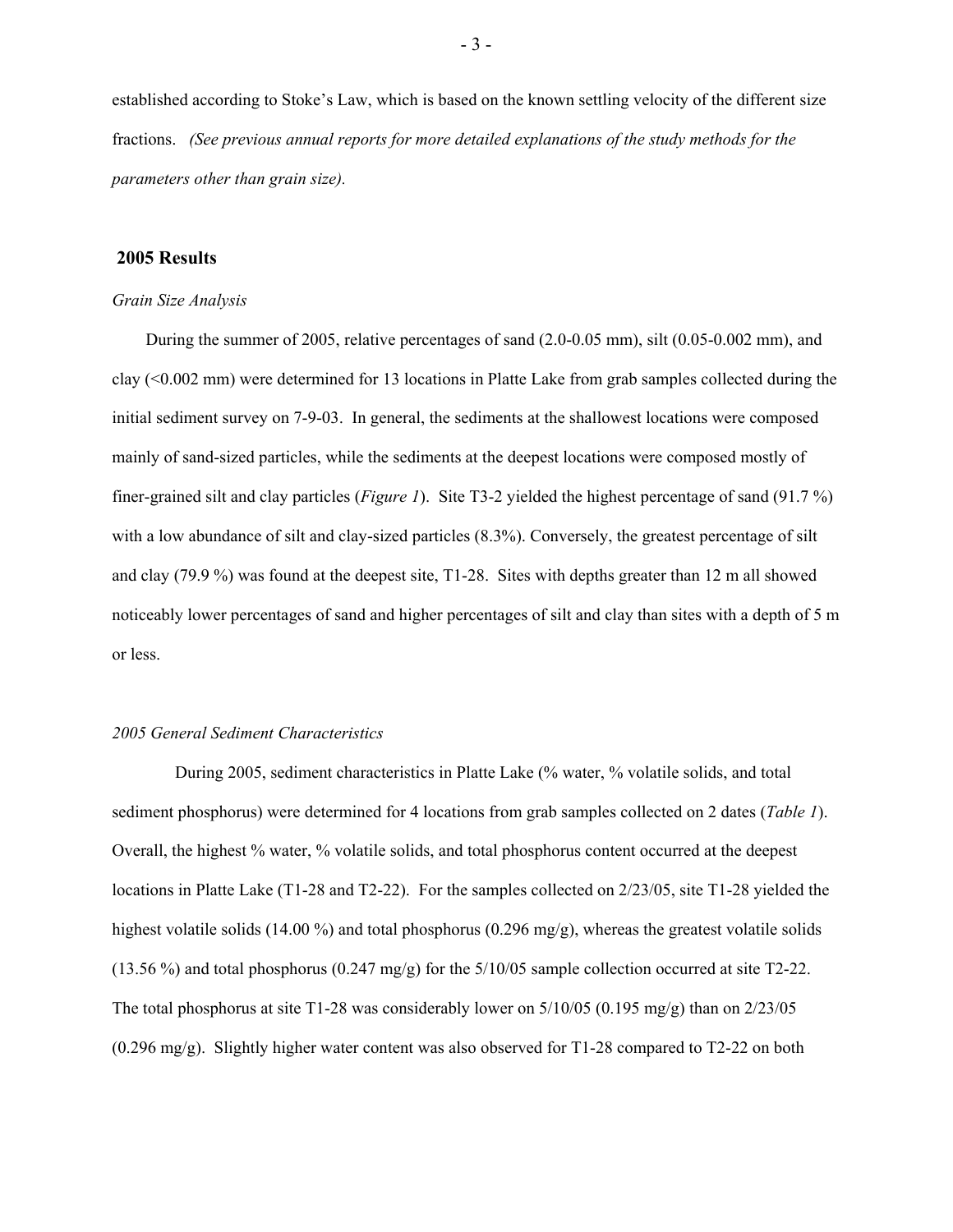occasions (*Table 1*). Similarly on 2/23/05 and 5/10/05, the lowest water content, volatile solids, and total sediment phosphorus were found at site T3-2 (*Table 1*).

# *2005 Sediment Oxygen Demand and Anoxic Phosphorus Release*

SOD (sediment oxygen demand) was compared for 4 locations in sediment cores collected on one date in 2005 (2/23/05). As was seen with the previous trials of SOD cores from Platte Lake, the SOD rate (g  $O^2/m^2$ /day) was generally higher at the deeper sites (*Figure 2*). Site T3-5 yielded the lowest SOD rate (0.53 g  $O^2/m^2$ /day), while site T1-28 produced the highest SOD rate (1.28 g  $O^2/m^2$ /day). The most visible distinction in SOD rates when comparing each site to the other sites of nearest depth was between site T1-28 (1.28 g  $O^2/m^2$ /day) and T2-22 (0.78 g  $O^2/m^2$ /day). Therefore, in direct comparison to the deepest site (T1-28), the three shallower sites (T2-22, T1-12, and T3-5) showed a relatively low SOD on 2/23/05.

Anoxic phosphorus release rates during 2005 were measured in sediment cores collected on two dates (2/23/05 and 5/10/05) from 4 locations. For the cores collected on 2/23/05, all of the sediment cores yielded positive anoxic phosphorus release rates (*Figure 3*). The highest anoxic p-release was found at site T1-28 (2968 µg P/m<sup>2</sup>/day), while the lowest anoxic p-release was observed at site T2-22 (18 µg  $P/m^2$ /day). Furthermore, the 2/23/05 cores for both T1-12 and T3-5 showed moderate anoxic p-release (*Figure 3*)

Similar to the 2/23/05 p-release cores, the anoxic p-release rates for all of the sediment cores collected on 5/10/05 were positive (*Figure 4*). Of the three sediment cores collected at T1-28, the mean anoxic p-release was 845  $\mu$ g P/m<sup>2</sup>/day. For the 5/10/05 cores, the anoxic p-release rates for each of the three cores from T1-28 were comparatively similar (989, 928, and 618  $\mu$ g P/m<sup>2</sup>/day). The mean anoxic p-release for T3-5 was 446  $\mu$ g P/m<sup>2</sup>/day; however the range of the three p-release rates was much greater (705, 579, and 55 µg  $P/m^2$ /day). The 5/10/05 cores for both T2-22 and T1-12 produced minor anoxic prelease rates (320  $\mu$ g P/m<sup>2</sup>/day and 127  $\mu$ g P/m<sup>2</sup>/day, respectively).

- 4 -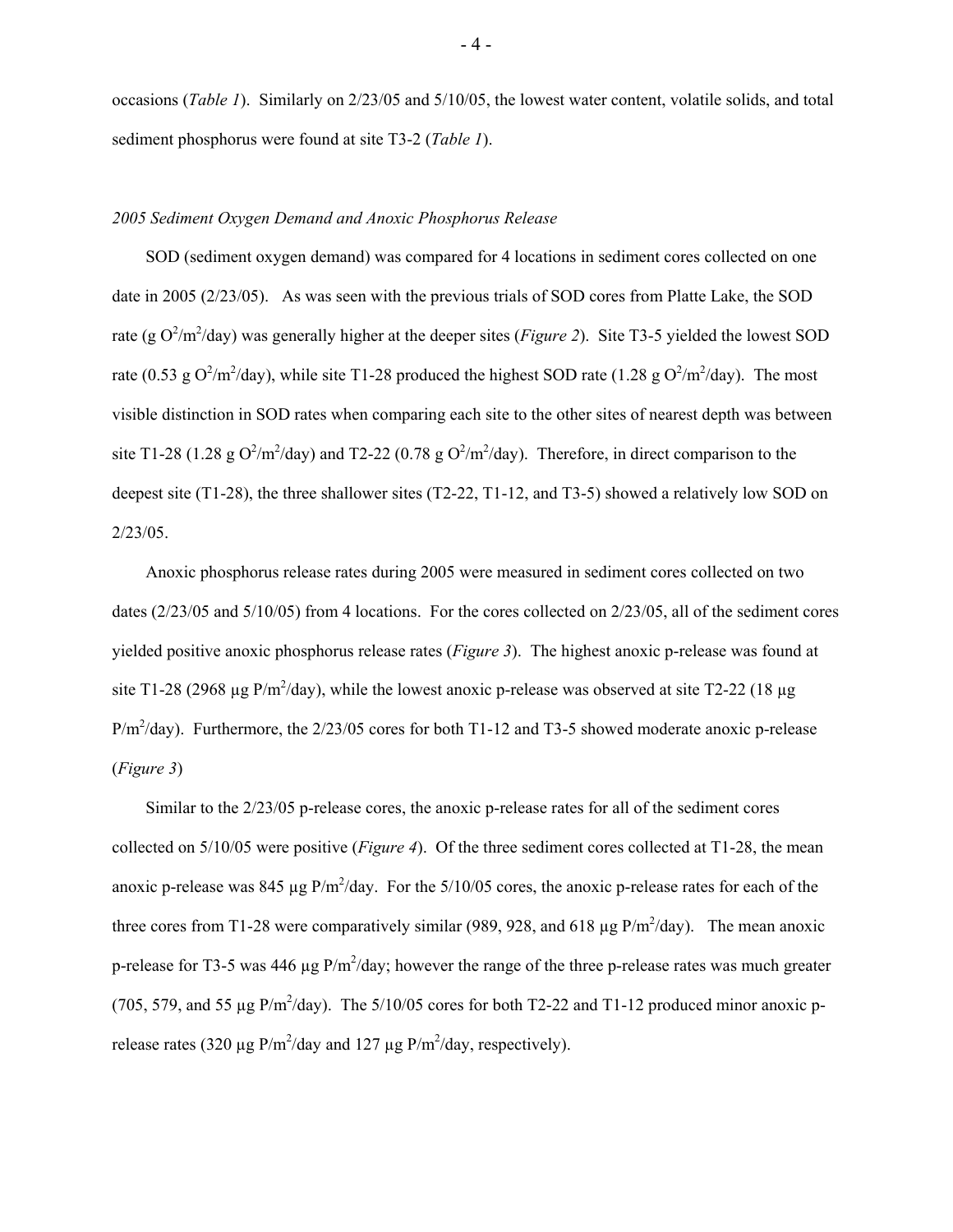

**Figure 1:** Relative percent distribution of sediment grain size at 13 locations in Platte Lake. Grain size was determined during the summer of 2005 from dried grab samples taken during the initial sediment survey on 7-9-03. The water depth at each site can be identified by the second part of each site designation (i.e. T1-28 corresponds to a depth of 28 m).

| <b>Table 1:</b> Sediment data of % water, % volatile solids, and total phosphorus (TP) are shown for 4 |  |  |  |  |  |  |  |
|--------------------------------------------------------------------------------------------------------|--|--|--|--|--|--|--|
| locations in Platte Lake. Grab samples were collected on 2 dates in 2005.                              |  |  |  |  |  |  |  |

|             |                         | 2/23/2005                        |                  | 5/10/2005               |                                  |                  |  |  |  |
|-------------|-------------------------|----------------------------------|------------------|-------------------------|----------------------------------|------------------|--|--|--|
| <b>Site</b> | Water<br><b>Content</b> | <b>Volatile</b><br><b>Solids</b> | ТP<br>(mg/g dry) | Water<br><b>Content</b> | <b>Volatile</b><br><b>Solids</b> | ТP<br>(mg/g dry) |  |  |  |
| $T1-28$     | 77.97%                  | 14.00%                           | 0.296            | 77.31%                  | 11.97%                           | 0.195            |  |  |  |
| $T1-12$     | 71.24%                  | 9.05%                            | 0.163            | 71.90%                  | 9.46%                            | 0.174            |  |  |  |
| $T2-22$     | 77.66%                  | 12.84%                           | 0.229            | 76.10%                  | 13.56%                           | 0.247            |  |  |  |
| $T3-5$      | 46.92%                  | 3.83%                            | 0.101            | 51.91%                  | 4.63%                            | 0.134            |  |  |  |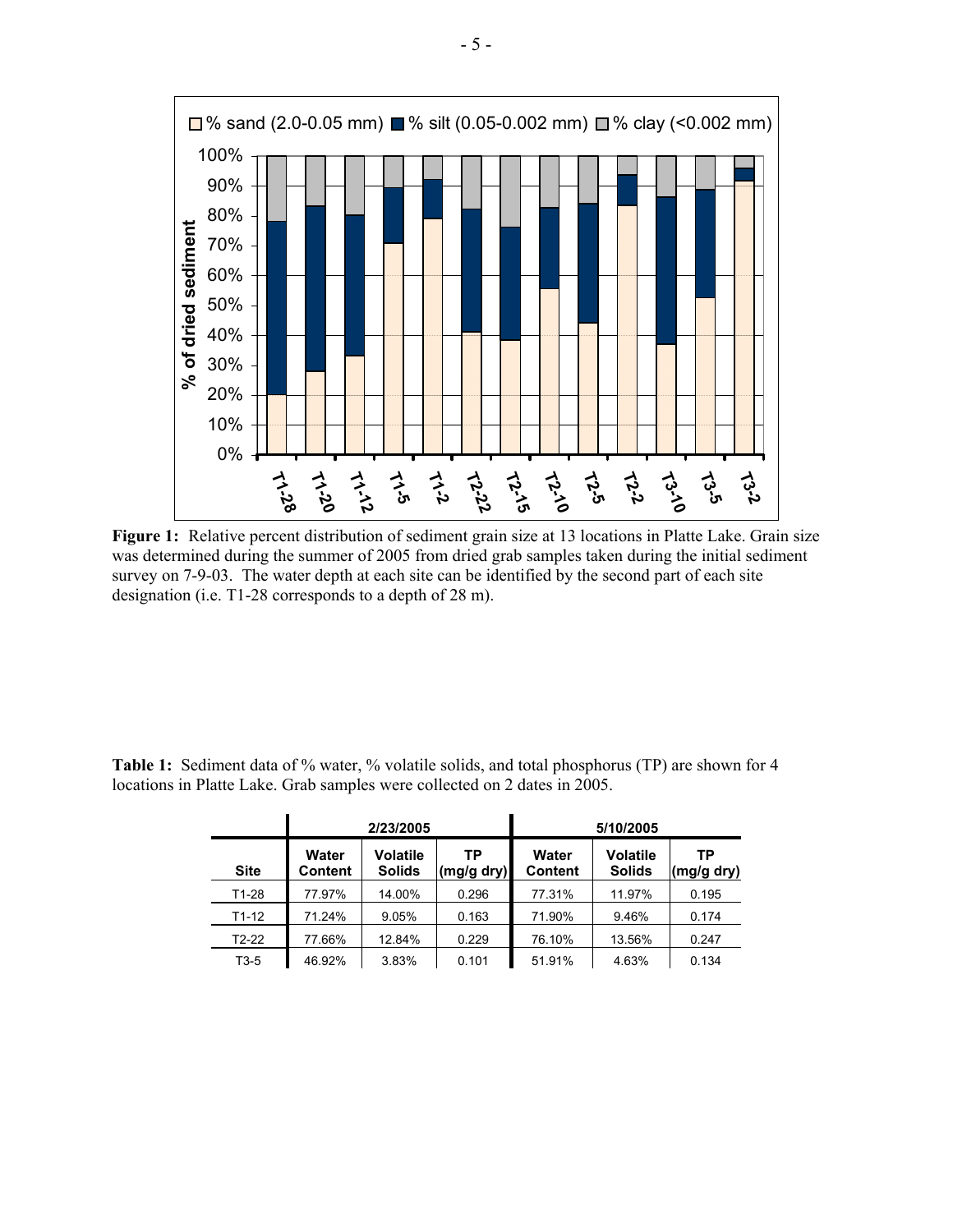

**Figure 2:** Comparison of sediment oxygen demand (SOD) among 4 sites in Platte Lake. SOD rates were determined over an 8-hour period in sediment cores collected on February 23, 2005.



**Figure 3:** Comparison of anoxic total dissolved phosphorus (TDP) release rates among 4 sites in Platte Lake. Release rates were determined over a 10-day period from sediment cores taken on February 23, 2005.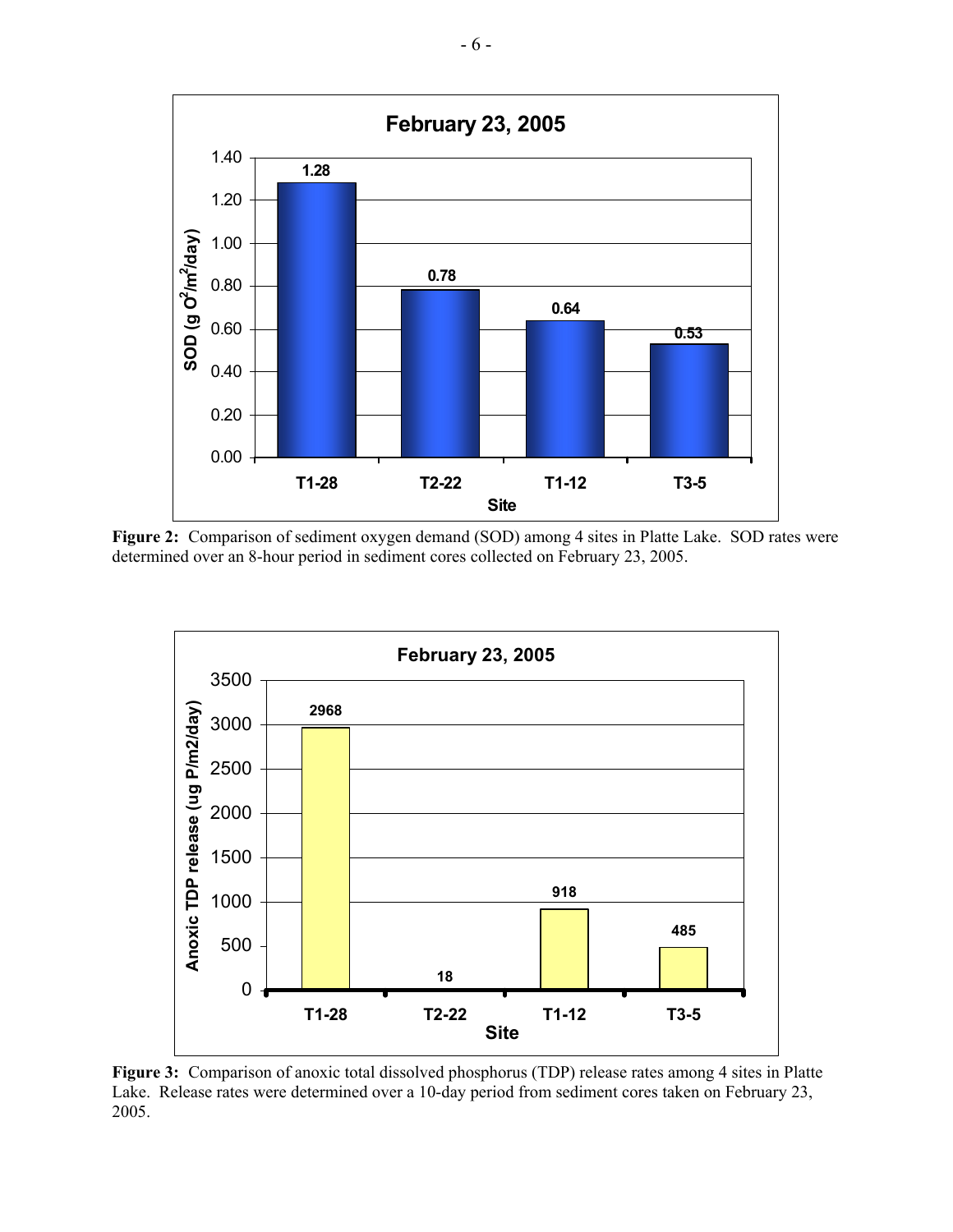

**Figure 4:** Comparison of anoxic total dissolved phosphorus (TDP) release rates among 4 sites in Platte Lake. Release rates were determined over a 10-day period from sediment cores taken on May 10, 2005. The values indicated for sites T1-28 and T3-5 are mean rates determined from 3 cores collected at each location. The values for sites T2-22 and T1-12 were established from one core collected at each location.

#### **Discussion**

The general trend of increasing percentages of silt and clay-sized particles with depth that is evident in Platte Lake is common in most lakes due to the increased resuspension of fine-grained particles in shallow-water areas from the scouring effect of regular wind/wave action on the sediment surface. The sediment surface in deep-water areas is not physically impacted by wind/wave action as consistently as shallow-water areas, if at all, resulting in increased deposition of silt and clay-sized particles. Based on the range of depths sampled in Platte Lake, depths of approximately 10-12 m appear to be the cut off between sediments comprised mostly of sand and sediments composed mainly of silt and clay-sized particles, although the sample from site T2-10 was composed of more sand-sized particles than the other locations of similar depths.

Prior to beginning this study, it was expected that % water, % volatile solids, and total sediment phosphorus would increase with depth in Platte Lake, and this prediction has generally held true over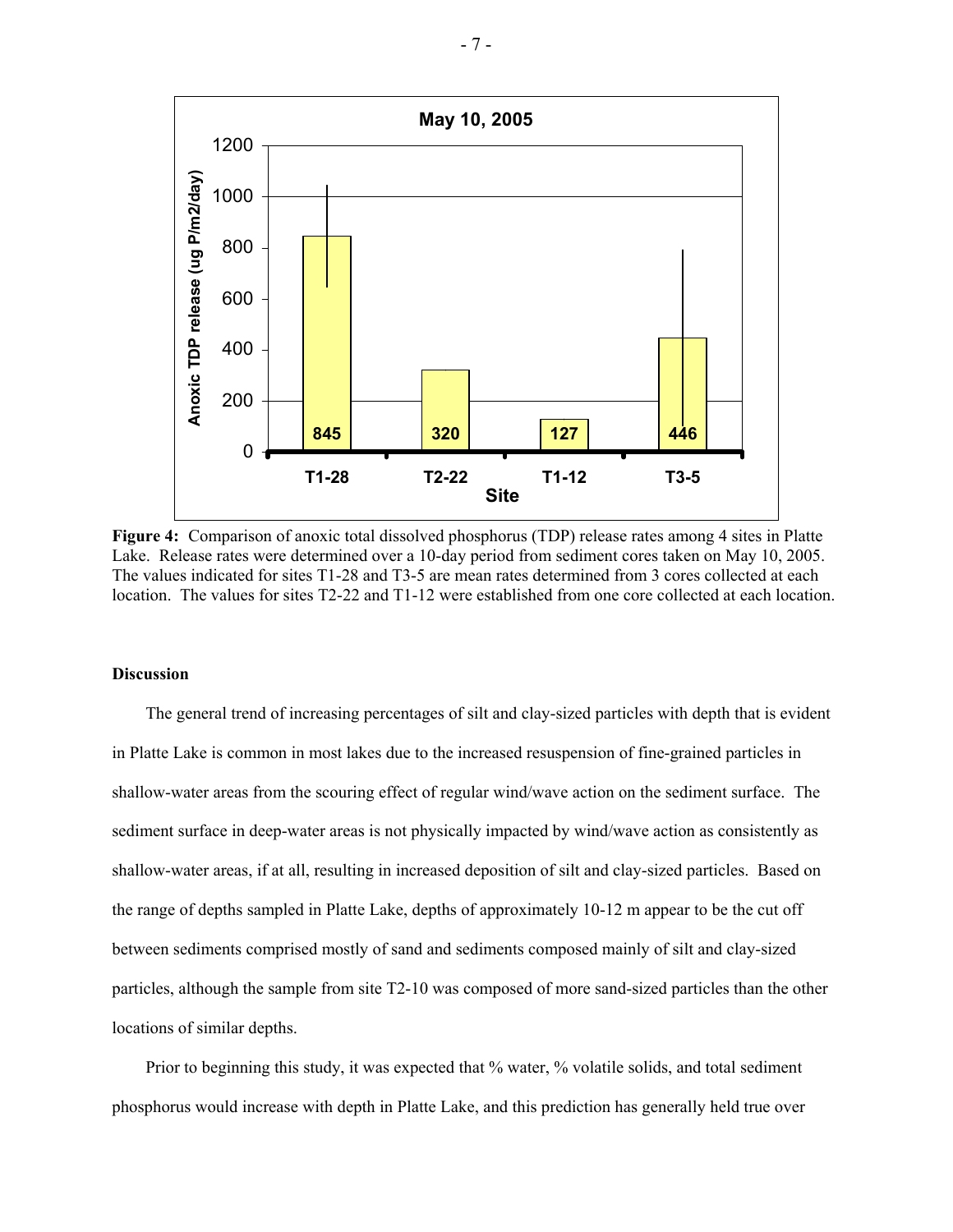multiple sampling periods. The deepest part of Platte Lake (T1-28) has continually been found to contain high % water, % volatile solids, and total sediment phosphorus, whereas the lowest % water, % volatile solids, and total sediment phosphorus concentrations have mainly come from the shallowest sites.

Similar to previous cores from Platte Lake in which SOD was determined, the 2/23/05 cores from sites T1-28 and T2-22 continued to have the highest SOD rates in comparison to other locations in Platte Lake*.* A probable explanation for a high SOD at deep-water sites is the longer *in situ* duration of anoxia compared to shallow-water sites along with typically higher % volatile solids and total phosphorus. Moreover, the SOD rates for 2/23/05 were lower than SOD rates determined from cores collected during other times of the year. The highest SOD rate measured in the  $2/23/05$  cores was 1.28 g  $O^2/m^2$ /day at site T1-28, whereas SOD rates above 2 g  $O^2/m^2$ /day have been measured in multiple cores with a maximum corrected SOD rate of 2.87 g  $O^2/m^2$ /day for T1-28 from the 8/25/04 cores. The lower SOD rates for 2/23/05 may be explained by a combination of decreased microbial activity and decreased deposition of fresh organic matter during the colder winter months, which would slow oxygen consumption by sediments.

Furthermore, sediment cores from site T1-28 have continued to show substantially higher anoxic phosphorus release rates than the other sites. The high anoxic p-release rates from site T1-28 are likely related to the high volatile solids and high total sediment phosphorus content. Interestingly, the anoxic prelease rate of 2968 µg  $P/m^2$ /day measured in the 2/23/05 core for T1-28 was the highest anoxic p-release rate determined in any of the cores collected from Platte Lake. The subsequent cores collected at T1-28 on  $5/10/05$  had a mean anoxic p-release rate of 845  $\mu$ g P/m<sup>2</sup>/day, which seems to indicate that a considerable amount of phosphorus was released under natural conditions from the deepest location in Platte Lake between 2/23/05 and 5/10/05; the much lower total sediment phosphorus on 5/10/05 (0.195 mg/g) compared to the concentration on  $2/23/05$  (0.296 mg/g) also substantiates this contention.

Over the course of this study, site T3-5 has yielded some surprisingly higher anoxic p-release rates, although not consistently. The three anoxic p-release cores examined on 5/10/05 further demonstrated this unpredictable pattern at T3-5. Upon review of the observational data recorded for each sediment

- 8 -